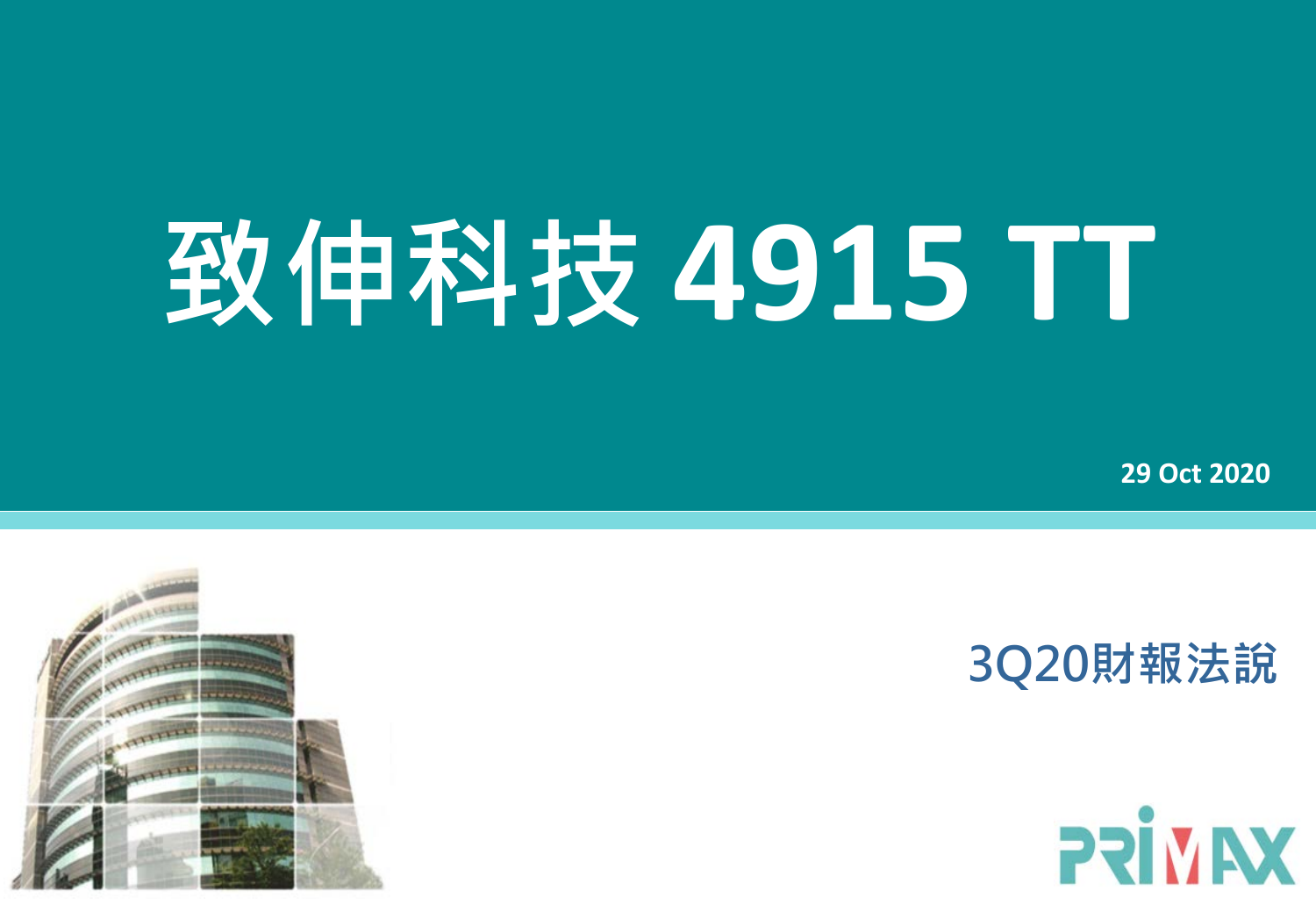

## **Record EPS**、**2nd High GM**、**OPM**

| Amount: NTDM                           | Q3 20  | Q2 20  | Q3 19  | QoQ     | YoY      |
|----------------------------------------|--------|--------|--------|---------|----------|
| <b>Net Sales</b>                       | 18,907 | 16,251 | 25,291 | 16.3%   | $-25.2%$ |
| <b>COGS</b>                            | 16,452 | 14,410 | 22,280 |         |          |
| <b>Gross Profit</b>                    | 2,454  | 1,842  | 3,010  | 33.3%   | $-18.5%$ |
| <b>Gross Margin</b>                    | 13.0%  | 11.3%  | 11.9%  | 1.6%    | 1.1%     |
| <b>Operating Expense</b>               | 1,558  | 1,444  | 1,799  |         |          |
| <b>Operating Expense %</b>             | 8.2%   | 8.9%   | 7.1%   | $-0.6%$ | 1.1%     |
| <b>Operating Income</b>                | 896    | 398    | 1,212  | 125.1%  | $-26.1%$ |
| <b>Operating Margin</b>                | 4.7%   | 2.4%   | 4.8%   | 2.3%    | $-0.1%$  |
| <b>Non-operating Items</b>             | 168    | 204    | (45)   |         |          |
| <b>Income before Tax</b>               | 1,063  | 602    | 1,167  | 76.6%   | $-8.9%$  |
| <b>Income Tax</b>                      | 235    | 132    | 263    |         |          |
| <b>Net Income</b>                      | 828    | 470    | 904    | 76.1%   | $-8.3%$  |
| <b>Net Margin</b>                      | 4.4%   | 2.9%   | 3.6%   | 1.5%    | 0.8%     |
| <b>Net income attributed to Primax</b> | 773    | 503    | 764    | 53.7%   | 1.2%     |
| EPS (NT\$)                             | 1.73   | 1.13   | 1.72   |         |          |

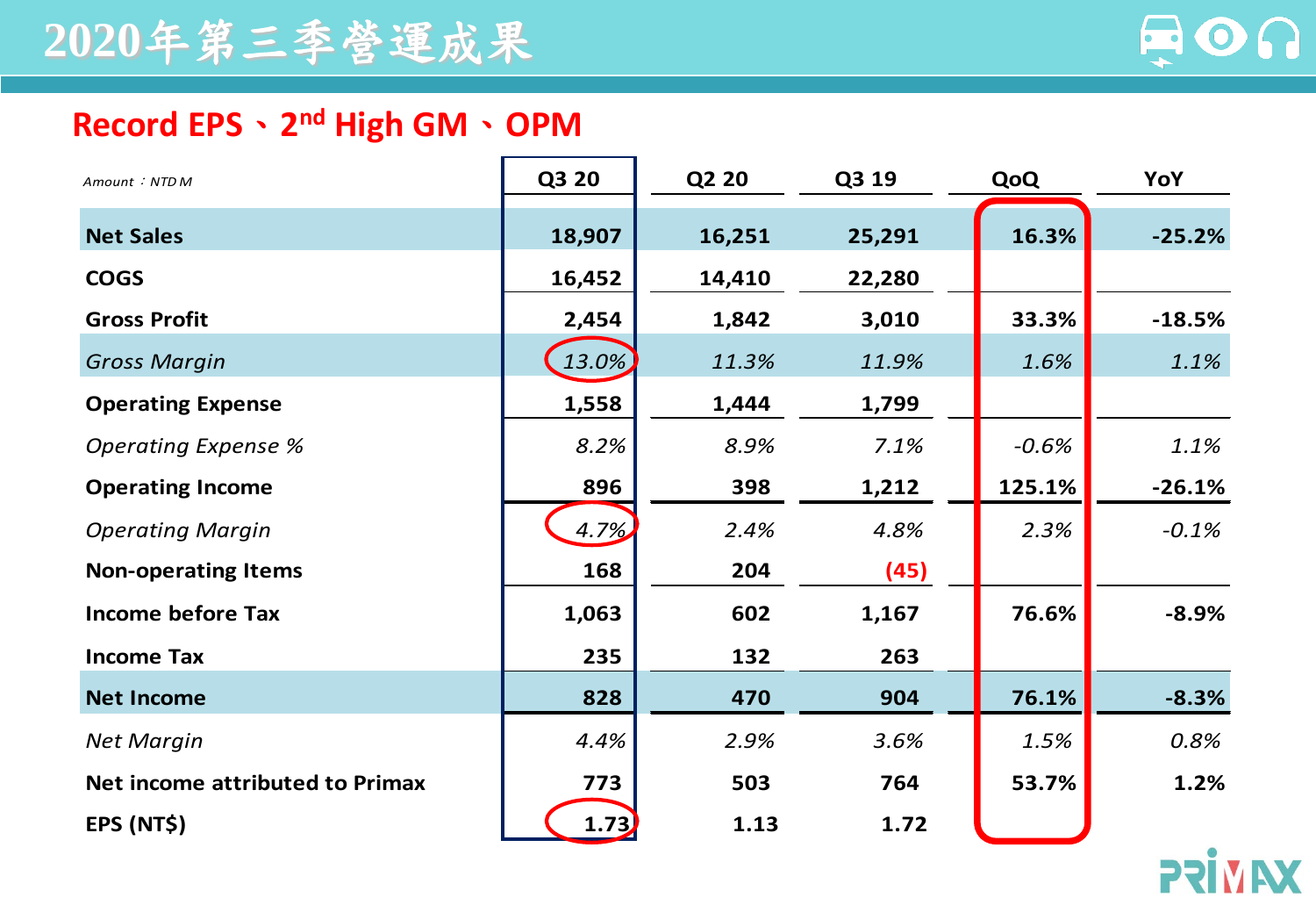## **2020**年**YTD** 營運成果



| Amount: NTD M                          | <b>Q3 20 YTD</b> | <b>Q3 19 YTD</b> | YoY      |
|----------------------------------------|------------------|------------------|----------|
| <b>Net Sales</b>                       | 48,682           | 55,636           | $-12.5%$ |
| <b>COGS</b>                            | 42,861           | 49,141           |          |
| <b>Gross Profit</b>                    | 5,821            | 6,495            | $-10.4%$ |
| <b>Gross Margin</b>                    | 12.0%            | 11.7%            | 0.3%     |
| <b>Operating Expense</b>               | 4,322            | 4,667            |          |
| <b>Operating Expense %</b>             | 8.9%             | 8.4%             | 0.5%     |
| <b>Operating Income</b>                | 1,499            | 1,828            | $-18.0%$ |
| <b>Operating Margin</b>                | 3.1%             | 3.3%             | $-0.2%$  |
| <b>Non-operating Items</b>             | 432              | 204              |          |
| <b>Income before Tax</b>               | 1,931            | 2,032            | $-4.9%$  |
| <b>Income Tax</b>                      | 425              | 458              |          |
| <b>Net Income</b>                      | 1,506            | 1,574            | $-4.3%$  |
| <b>Net Margin</b>                      | 3.1%             | 2.8%             | 0.3%     |
| <b>Net income attributed to Primax</b> | 1,552            | 1,533            | 1.3%     |
| EPS (NT\$)                             | 3.48             | 3.45             |          |

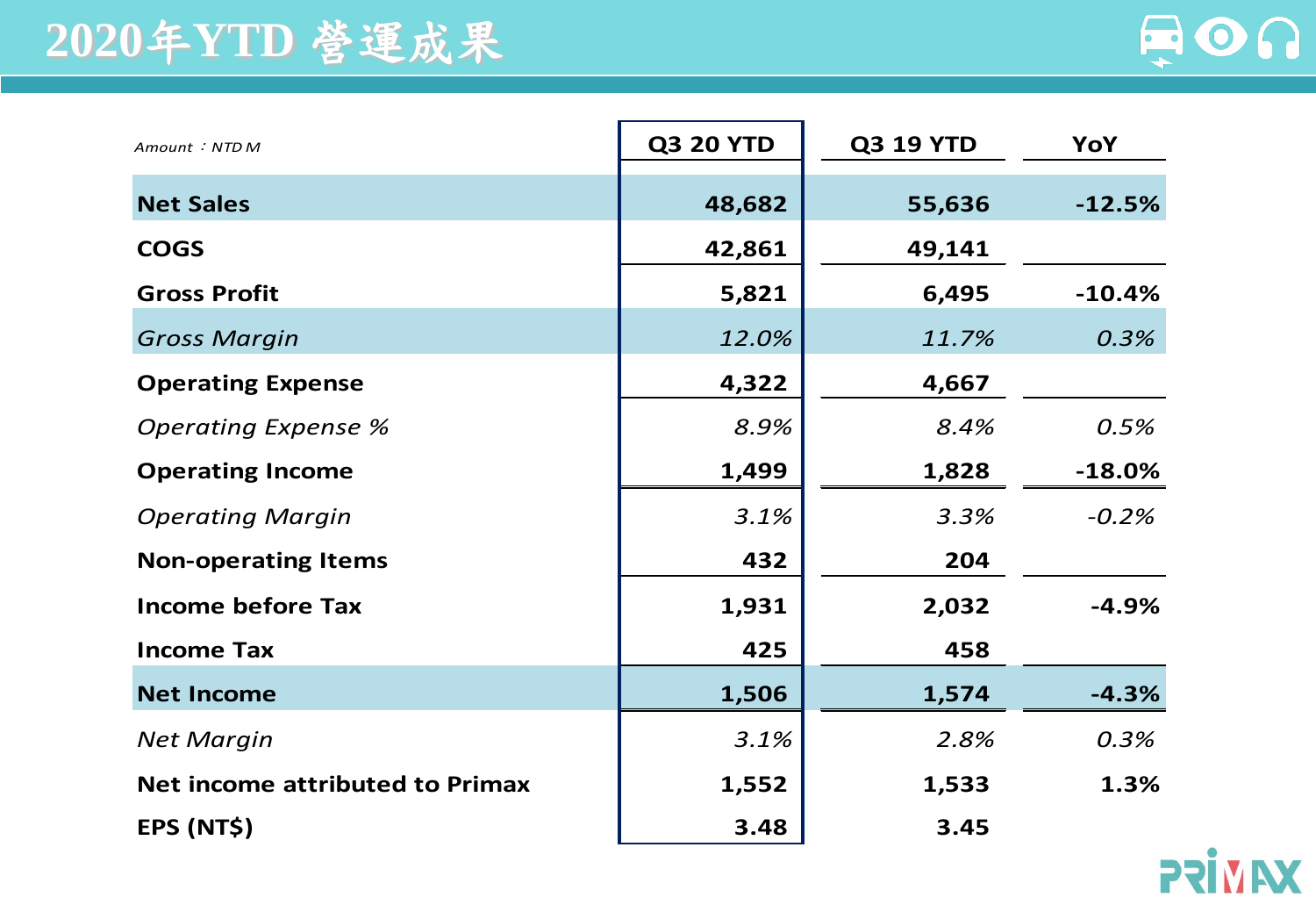



Amount: NTD M



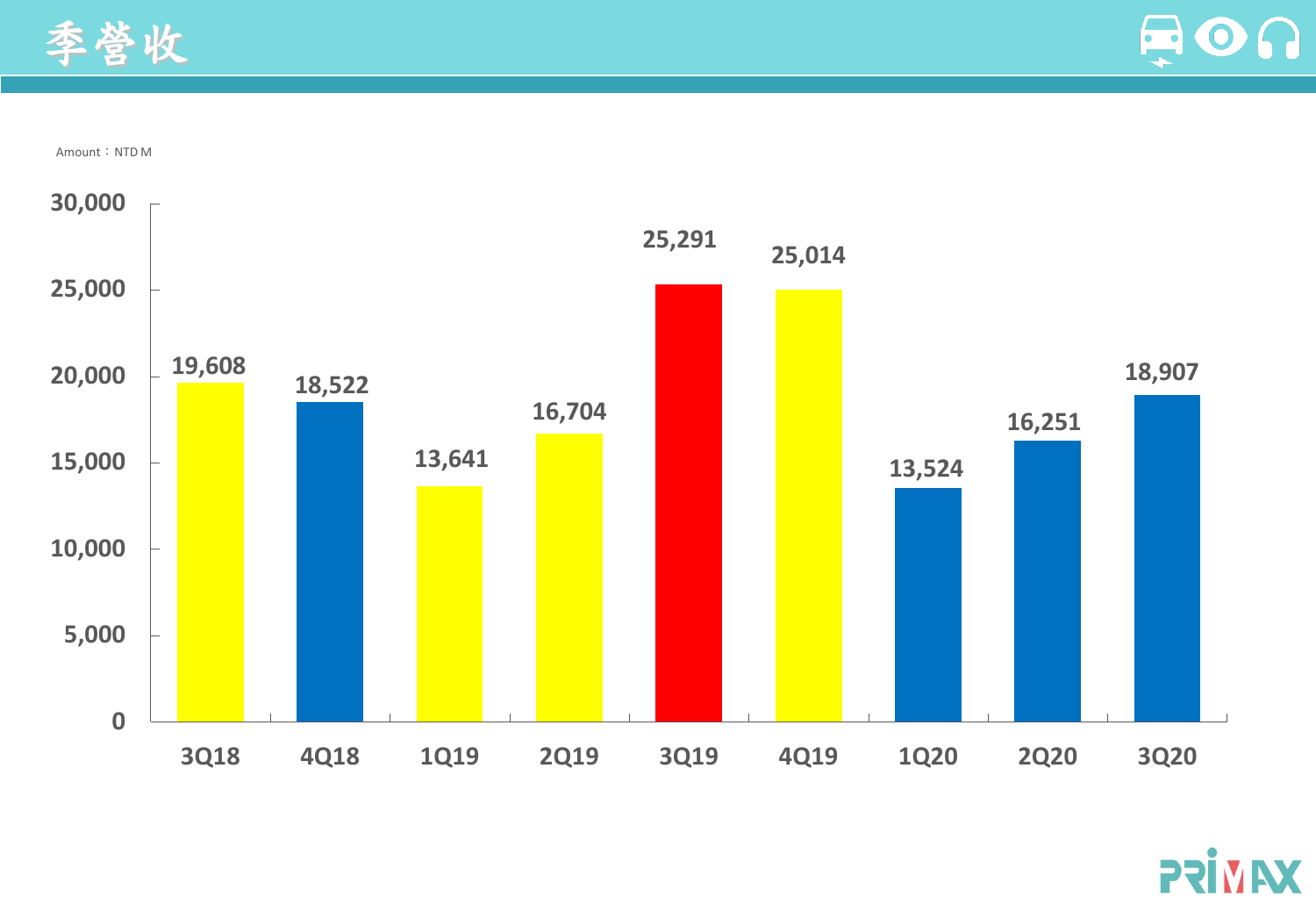



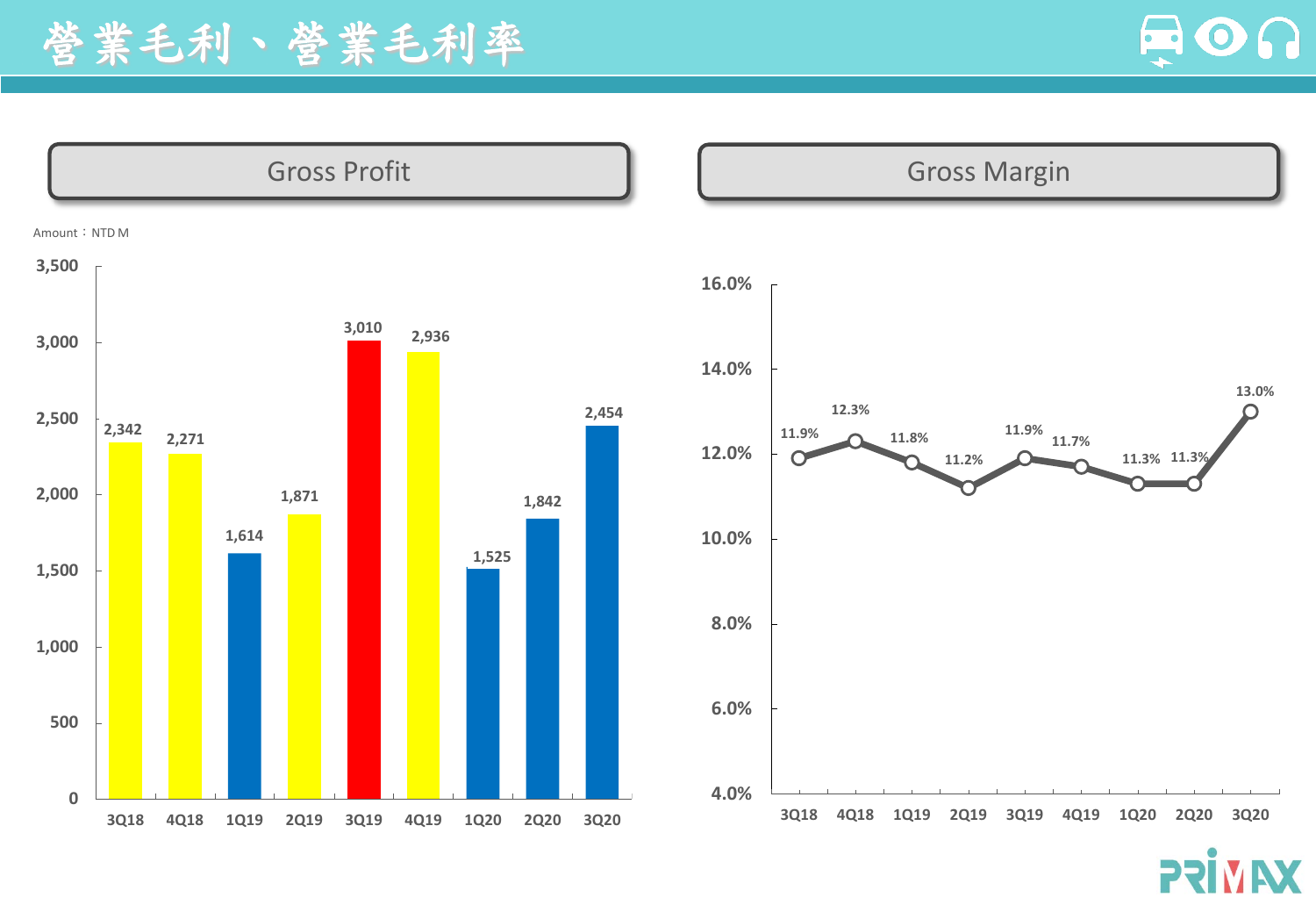



X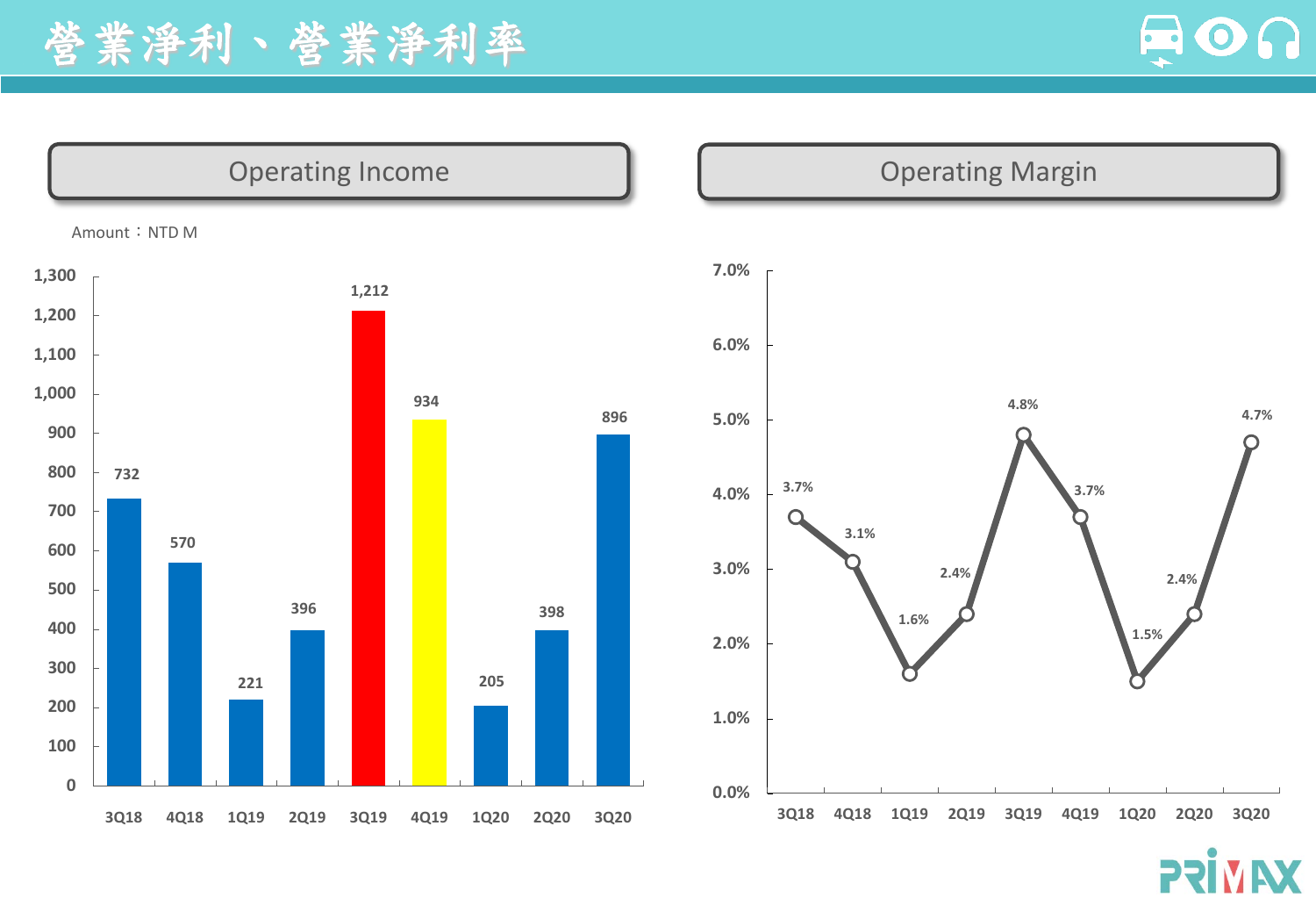



Amount: NTD

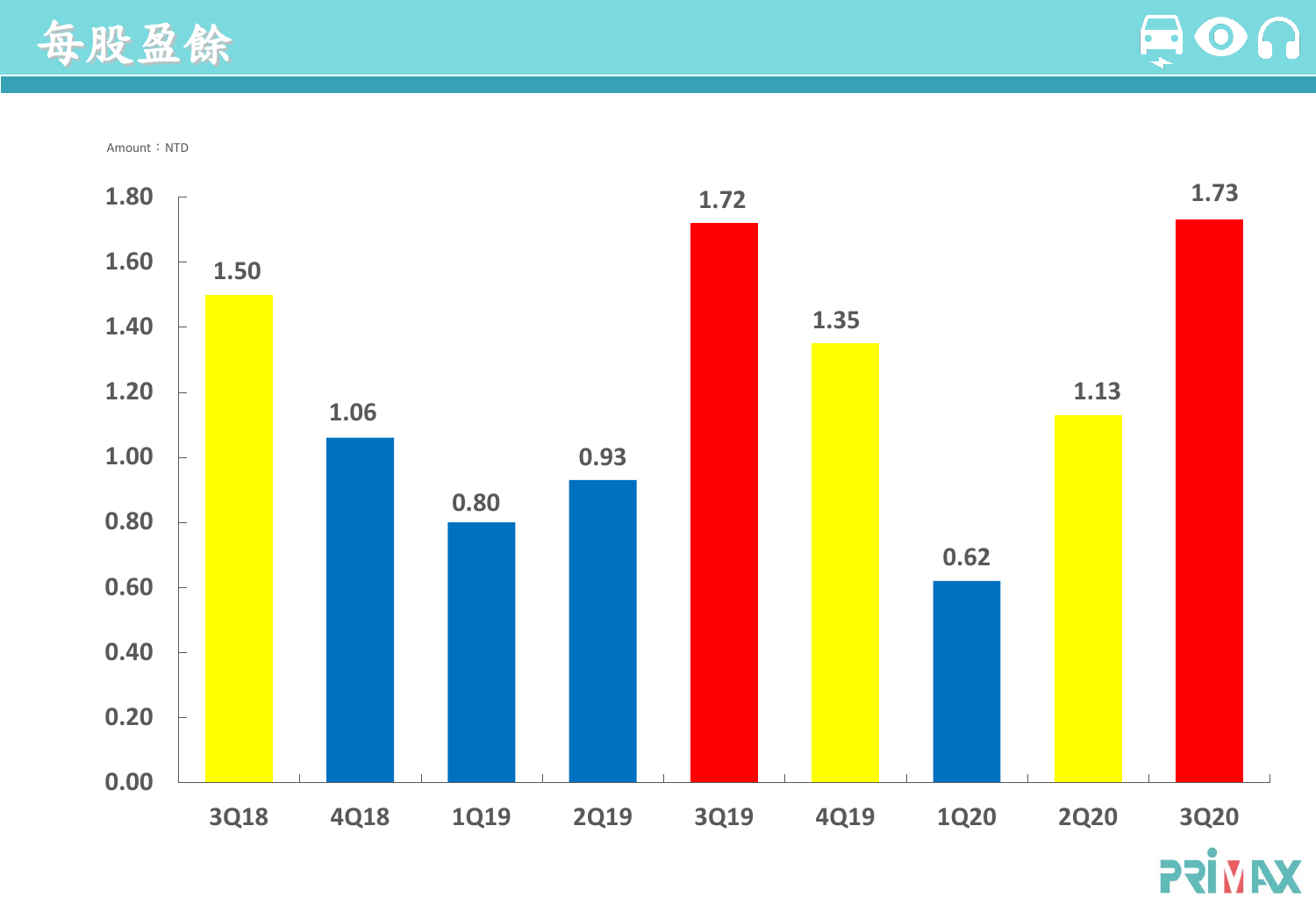

| Selected items from Balance Sheet | 2020/9/30 |       | 2019/9/30      |      |
|-----------------------------------|-----------|-------|----------------|------|
| (Amount: NTD M)                   | Amt       | %     | Amt            | %    |
| Cash                              | 10,839    | 22%   | 7,109          | 13%  |
| Notes and Accounts receivable     | 14,807    | 30%   | 23,662         | 42%  |
| Inventory                         | 8,790     | 18%   | 10,223         | 18%  |
| <b>Total Current Assets</b>       | 37,470    | 75%   | 43,243         | 77%  |
| <b>Fixed Assets</b>               | 6,505     | 13%   | 6,469          | 12%  |
| <b>Total Assets</b>               | 50,179    | 100%  | 55,984         | 100% |
| Notes and Accounts Payable        | 17,114    | 34%   | 22,539         | 40%  |
| S-T Borrowings                    | 6,530     | 13%   | 8,315          | 15%  |
| <b>CPLTD</b>                      | $\Omega$  | $0\%$ | 28             | 0%   |
| <b>Total Current Liabilities</b>  | 31,201    | 62%   | 37,758         | 67%  |
| L-T Borrowings                    | 364       | $1\%$ | $\overline{0}$ | 0%   |
| <b>Total Liabilities</b>          | 35,403    | 71%   | 41,959         | 75%  |
| <b>Total Equity</b>               | 14,776    | 29%   | 14,024         | 25%  |

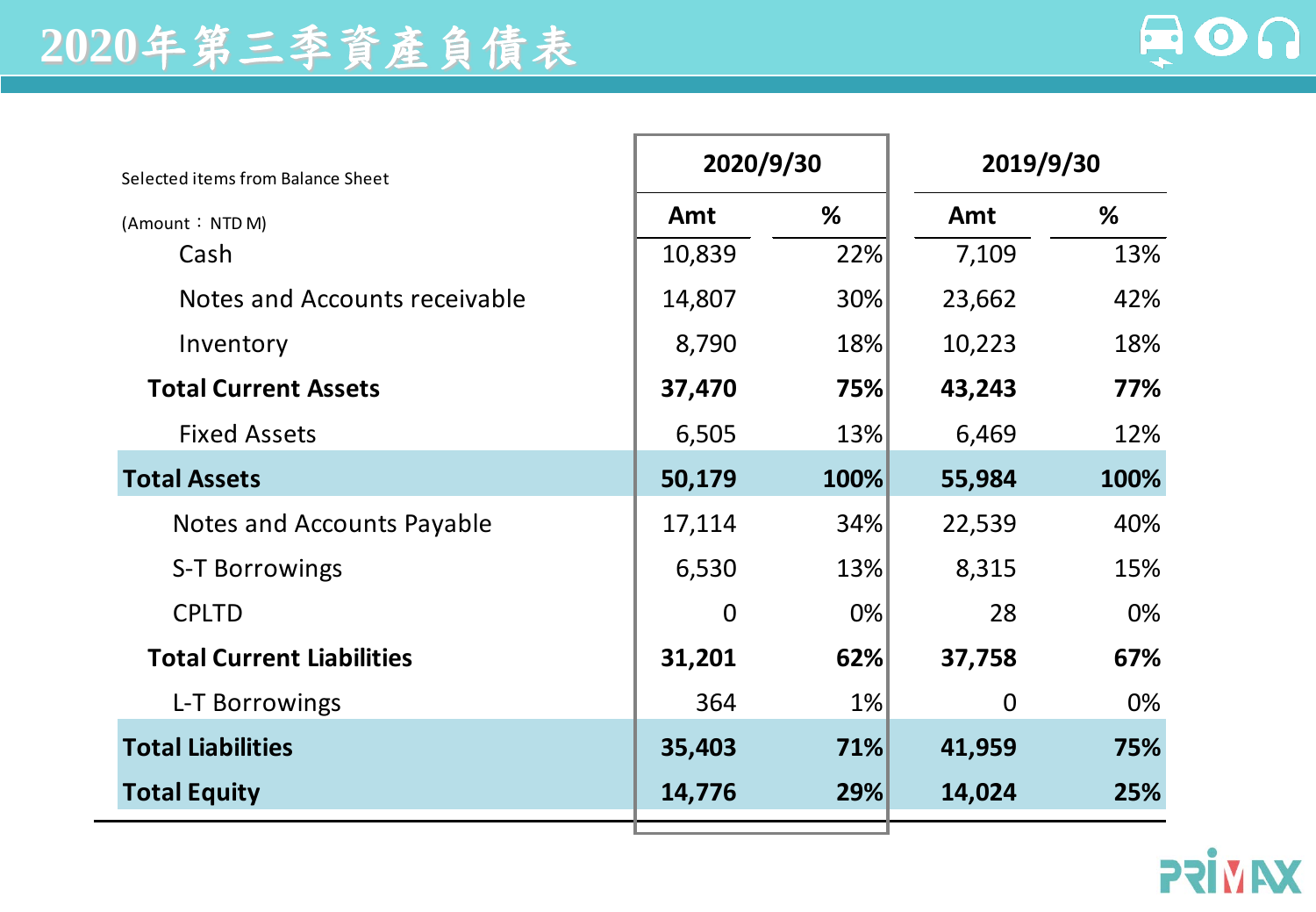

| Amount: NTD M                                          | <b>Q3 20 YTD</b> | <b>Q3 19 YTD</b> |
|--------------------------------------------------------|------------------|------------------|
| <b>From Operation</b>                                  | 2,049            | (704)            |
| - Income Before Tax                                    | 1,931            | 2,032            |
| - Depreciation and Amortization                        | 1,682            | 1,640            |
| - Notes and Accounts Receivable                        | 4,413            | (7, 542)         |
| - Notes and Accounts Payable                           | (6,630)          | 4,244            |
| - Inventory                                            | 1,416            | (2,892)          |
| - Other Operating Sources / (Uses)                     | (763)            | 1,814            |
| <b>From Investment</b>                                 | (2, 131)         | (3, 219)         |
| - Fixed Assets                                         | (2,008)          | (3, 168)         |
| - Other Investing Sources / (Uses)                     | (123)            | (51)             |
| <b>From Financing</b>                                  | 4,330            | 6,020            |
| - S-T Borrowings                                       | 5,438            | 7,348            |
| - L-T Borrowings                                       | 186              | (63)             |
| - Cash Dividend                                        | (1,077)          | (1,095)          |
| - Other Financing Sources / (Uses)                     | (216)            | (171)            |
| <b>Net Cash Position Change</b>                        | 4,247            | 2,097            |
| <b>Effect of Foreign Currency Exchange Translation</b> | (109)            | 22               |
| <b>Cash at Beginning of Year</b>                       | 6,701            | 4,990            |
| <b>Ending Cash Balance</b>                             | 10,839           | 7,109            |

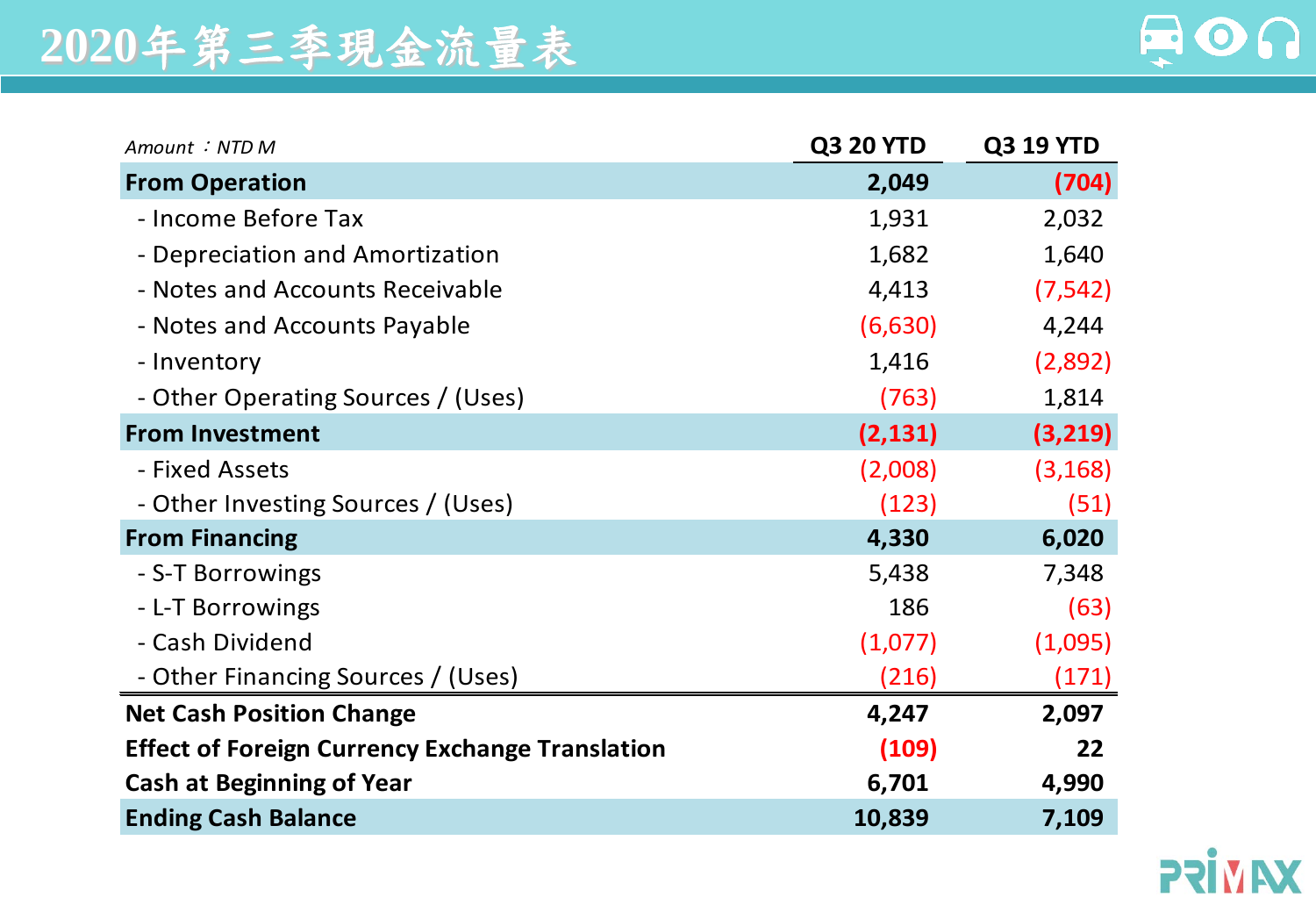**4Q20** 營運展望



- 穩健營收展望
- 家用Audio產品新案量產
- 疫情受惠視訊會議影像相關產品新案量產
- 卓越財務管理 降低匯率衝擊

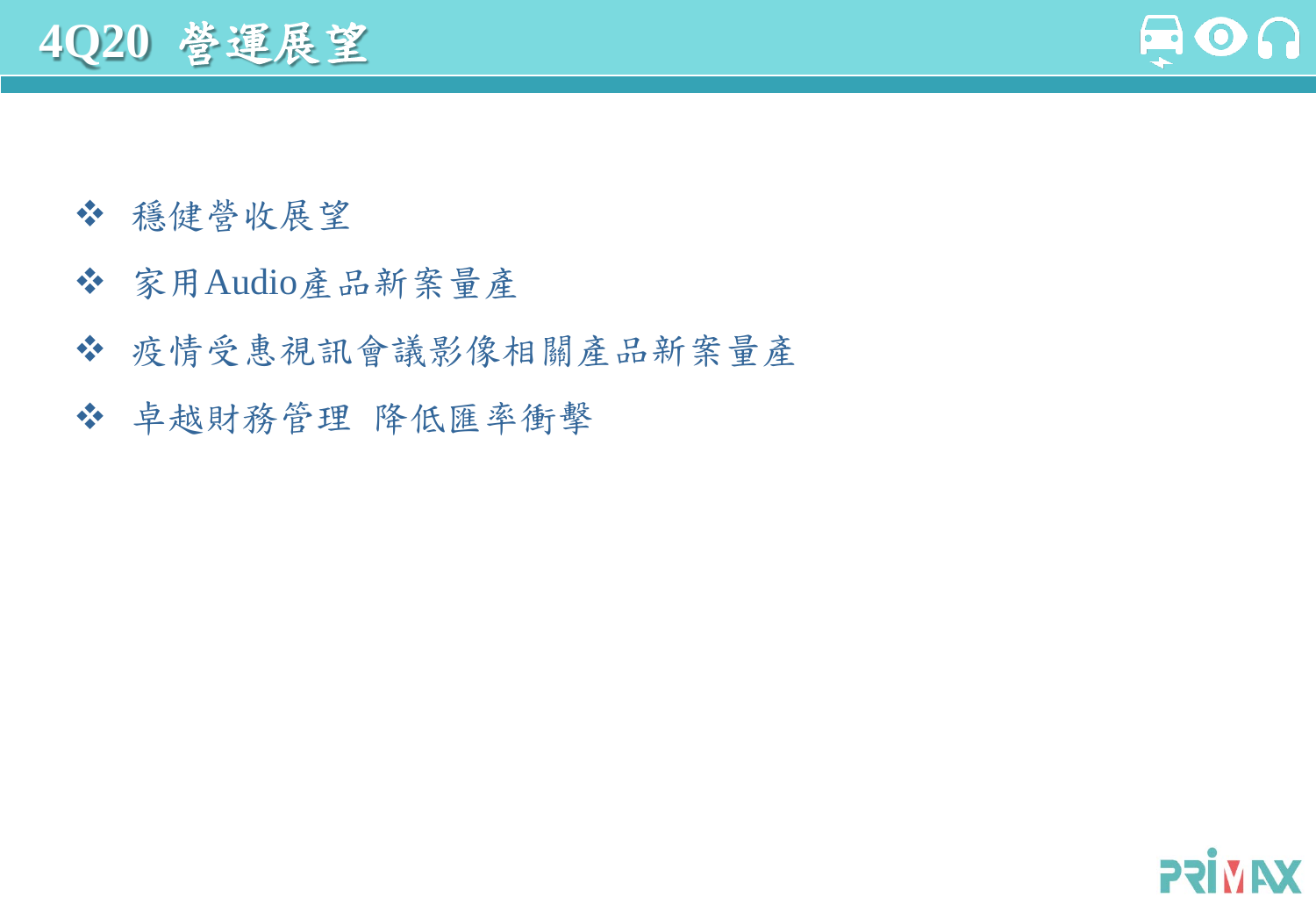

- 疫情延後的新案 蓄積 2021動能
- Audio獲利大幅成長: 耳機及高階聲學新案蓄勢待發
- 汽車電子、視訊會議、IoT產品可望大幅成長 增加營收貢獻
- 電腦週邊及事務機器持穩: 智慧家庭、 Dockings 成長性高
- 泰國自建廠下半年完工 將成中國外最大製造基地

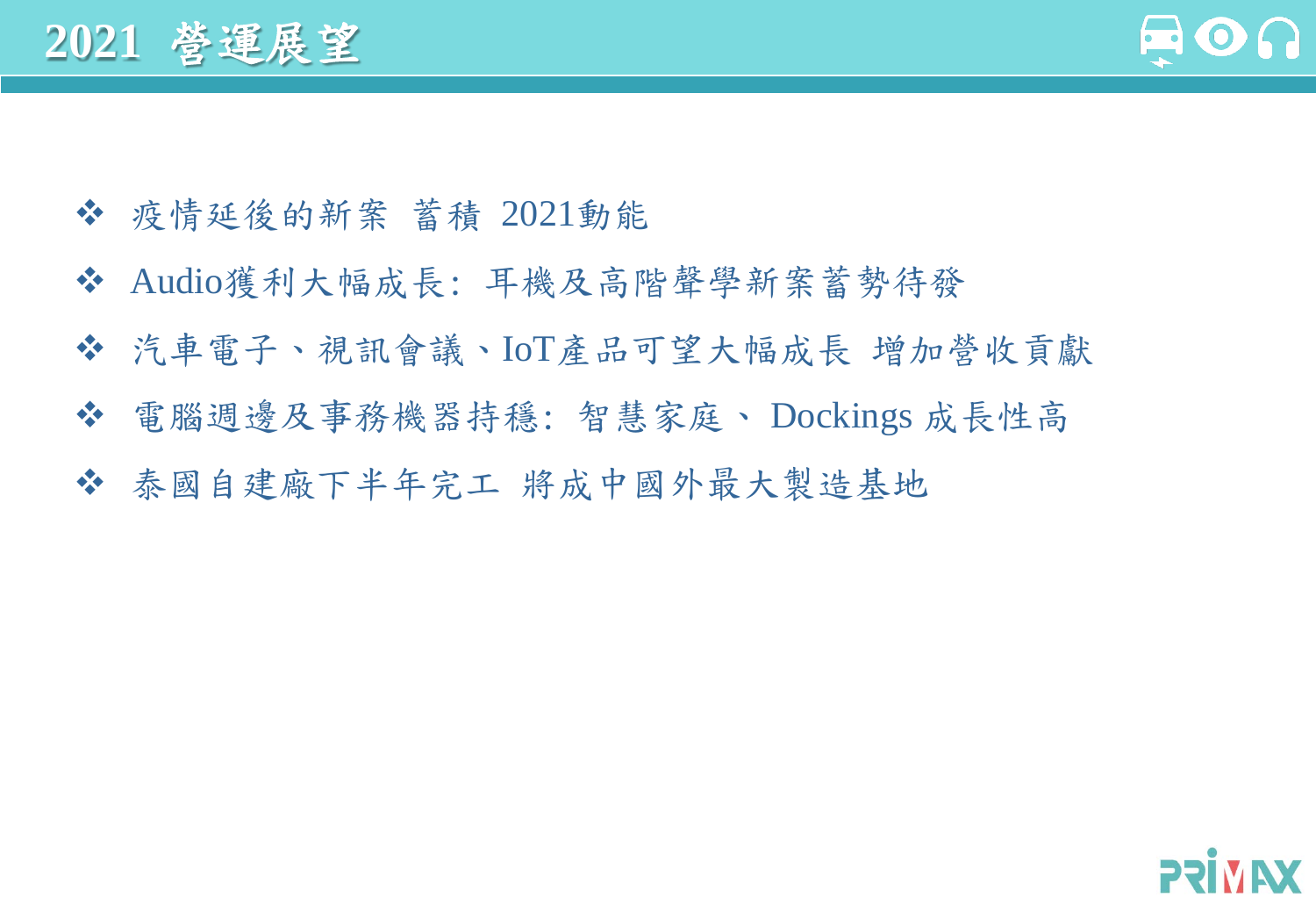



- All figures stated above are unaudited and subject to audit amendments
- **Quarter Record** 
	- Historical Record High